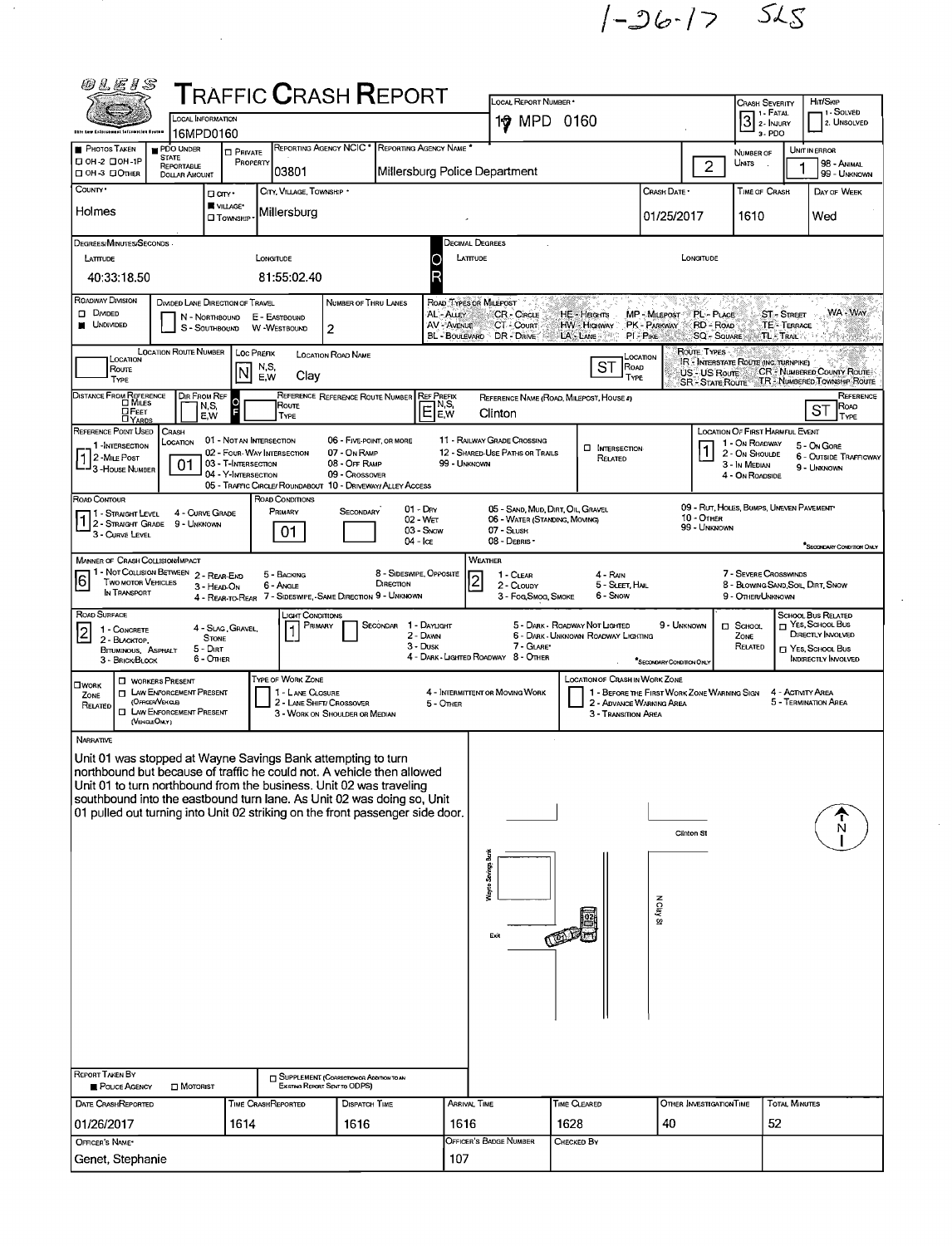|                                                 | UNIT                                                                                            |                                                 |                                                                                                             |                                                                                                                                                                                            |                                                                                                                                                                |                                                                                                                           |                                                                                                                                                    |                                      |                                            |                                                         |                                                       |                              |                                                                                                                        |  |  |
|-------------------------------------------------|-------------------------------------------------------------------------------------------------|-------------------------------------------------|-------------------------------------------------------------------------------------------------------------|--------------------------------------------------------------------------------------------------------------------------------------------------------------------------------------------|----------------------------------------------------------------------------------------------------------------------------------------------------------------|---------------------------------------------------------------------------------------------------------------------------|----------------------------------------------------------------------------------------------------------------------------------------------------|--------------------------------------|--------------------------------------------|---------------------------------------------------------|-------------------------------------------------------|------------------------------|------------------------------------------------------------------------------------------------------------------------|--|--|
|                                                 |                                                                                                 |                                                 |                                                                                                             |                                                                                                                                                                                            |                                                                                                                                                                | <b>LOCAL REPORT NUMBER</b><br>1†∦8 MPD 0160                                                                               |                                                                                                                                                    |                                      |                                            |                                                         |                                                       |                              |                                                                                                                        |  |  |
|                                                 |                                                                                                 |                                                 |                                                                                                             |                                                                                                                                                                                            |                                                                                                                                                                | OWNER PHONE NUMBER                                                                                                        |                                                                                                                                                    |                                      |                                            |                                                         |                                                       |                              |                                                                                                                        |  |  |
| <b>UNIT NUMBER</b>                              | Jack, Dorothy, Elizabeth                                                                        |                                                 | OWNER NAME: LAST, FIRST, MIDDLE ( C SAME AS DRIVER )                                                        |                                                                                                                                                                                            |                                                                                                                                                                |                                                                                                                           |                                                                                                                                                    |                                      |                                            |                                                         | <b>DAMAGE SCALE</b>                                   |                              | <b>DAMAGE AREA</b><br>Front                                                                                            |  |  |
| OWNER ADDRESS: CITY, STATE, ZIP                 |                                                                                                 |                                                 | <b>CISAME AS DRIVER</b> )                                                                                   |                                                                                                                                                                                            |                                                                                                                                                                |                                                                                                                           |                                                                                                                                                    | 330-275-0421                         |                                            |                                                         | 2<br>1 - None                                         |                              |                                                                                                                        |  |  |
| 863 Massillon Rd Lot 16, Millersburg, OH, 44654 |                                                                                                 |                                                 |                                                                                                             |                                                                                                                                                                                            |                                                                                                                                                                |                                                                                                                           |                                                                                                                                                    |                                      |                                            |                                                         |                                                       |                              | ο                                                                                                                      |  |  |
| LP STATE LICENSE PLATE NUMBER                   |                                                                                                 |                                                 |                                                                                                             |                                                                                                                                                                                            |                                                                                                                                                                | # Occupants                                                                                                               |                                                                                                                                                    | 2 - MINOR                            |                                            |                                                         |                                                       |                              |                                                                                                                        |  |  |
| OН                                              | GYG5856                                                                                         |                                                 |                                                                                                             |                                                                                                                                                                                            | 1MZFM50U41A609066                                                                                                                                              |                                                                                                                           |                                                                                                                                                    |                                      |                                            | 1.                                                      | 3 - FUNCTIONAL                                        |                              | $\Box$<br>□                                                                                                            |  |  |
| <b>VEHICLE YEAR</b>                             | <b>VEHICLE MAKE</b>                                                                             |                                                 |                                                                                                             |                                                                                                                                                                                            | <b>VEHICLE MODEL</b>                                                                                                                                           |                                                                                                                           |                                                                                                                                                    | <b>VEHICLE COLOR</b>                 |                                            |                                                         | 4 - DISABLING                                         |                              |                                                                                                                        |  |  |
| 2001<br>PROOF OF                                | Mercury<br><b>INSURANCE COMPANY</b>                                                             |                                                 |                                                                                                             |                                                                                                                                                                                            | Sable<br>POLICY NUMBER                                                                                                                                         |                                                                                                                           | Towed By                                                                                                                                           | GRY                                  |                                            |                                                         |                                                       |                              | ם<br>о<br>α                                                                                                            |  |  |
| <b>INSURANCE</b><br><b>SHOWN</b>                | State Farm                                                                                      |                                                 |                                                                                                             |                                                                                                                                                                                            | 9279775D0735                                                                                                                                                   |                                                                                                                           |                                                                                                                                                    |                                      |                                            |                                                         | 9 - UNKNOWN                                           |                              | REAG                                                                                                                   |  |  |
|                                                 | CARRIER NAME, ADDRESS, CITY, STATE, ZIP                                                         |                                                 |                                                                                                             |                                                                                                                                                                                            |                                                                                                                                                                |                                                                                                                           |                                                                                                                                                    |                                      |                                            |                                                         |                                                       |                              | <b>CARRIER PHONE</b>                                                                                                   |  |  |
| US DOT                                          |                                                                                                 | VEHICLE WEIGHT GVWR/GCWR                        |                                                                                                             |                                                                                                                                                                                            | Cargo Body Type                                                                                                                                                |                                                                                                                           |                                                                                                                                                    |                                      | <b>TRAFFICWAY DESCRIPTION</b>              |                                                         |                                                       |                              |                                                                                                                        |  |  |
| HM PLACARD ID NO.                               |                                                                                                 |                                                 | 1 - LESS THAN OR EQUAL TO 10K LBS<br>2 - 10,001 To 26,000 k Las                                             |                                                                                                                                                                                            | 01 - No CARGO BODY TYPE/NOT APPLICABL 09 - POLE<br>02 - Bus/Van (9-15 Seats, Inc Driver) 10 - Cargo Tank                                                       |                                                                                                                           | 11 - Flat Bed                                                                                                                                      |                                      |                                            |                                                         | 1 - Two Way, Not Divided                              |                              | 1 2 - TWO-WAY, NOT DIVIDED, CONTINUOUS LEFT TURN LANE                                                                  |  |  |
|                                                 |                                                                                                 |                                                 | 3 MORE THAN 26,000K LBS.                                                                                    | 03 - Bus (16+ Seats, Inc Driver)<br>04 - VEHICLE TOWING ANOTHER VEHICLE<br><b>12 - DuмP</b><br>05 - Logging                                                                                |                                                                                                                                                                |                                                                                                                           |                                                                                                                                                    | 13 - CONCRETE MIXER                  |                                            |                                                         | 4 - Two-Way, Divided, Positive Median Barrier         |                              | 3 - Two-Way, DIMDED, UNPROTECTED (PAINTED OR GRASS > FT.) MEDIA                                                        |  |  |
|                                                 | HM CLASS                                                                                        | HAZARDOUS MATERIAL<br>$\Box$ Related            |                                                                                                             |                                                                                                                                                                                            | 06 - INTERMODAL CONTAINER CHASIS<br>07 - CARGO VAN ENCLOSED BOX                                                                                                |                                                                                                                           | 14 - AUTO TRANSPORTER<br>15 - GARBAGE / REFUSE                                                                                                     |                                      | <b>D</b> HIT / SKIP UNIT                   |                                                         | 5 - ONE-WAY TRAFFICWAY                                |                              |                                                                                                                        |  |  |
|                                                 | <b>NUMBER</b><br>NON-MOTORIST LOCATION PRIOR TO IMPACT                                          |                                                 | TYPE OF USE                                                                                                 |                                                                                                                                                                                            | 08 - GRAIN, CHIPS, GRAVEL                                                                                                                                      |                                                                                                                           | 99 - OTHER/UNKNOWN<br>PASSENGER VEHICLES (LESS THAN 9 PASSENGERS MED/HEAVY TRUCKS OR COMBO UNITS > 10K LBS BUS/VAWLIMO(9 OR MORE INCLUDING DRIVER) |                                      |                                            |                                                         |                                                       |                              |                                                                                                                        |  |  |
|                                                 | 01 - INTERSECTION - MARKED CROSSWAL                                                             |                                                 | 1                                                                                                           | UNIT TYPE                                                                                                                                                                                  | 04                                                                                                                                                             |                                                                                                                           |                                                                                                                                                    |                                      |                                            |                                                         |                                                       |                              |                                                                                                                        |  |  |
|                                                 | 02 - INTERSECTION - NO CROSSWALK<br>03 - INTERSECTION OTHER<br>04 - MIDBLOCK - MARKED CROSSWALK |                                                 | 1 - PERSONAL                                                                                                |                                                                                                                                                                                            | 01 - Sub-COMPACT<br>02 - COMPACT                                                                                                                               |                                                                                                                           |                                                                                                                                                    |                                      | 14 - SINGLE UNIT TRUCK: 3+ AXLES           |                                                         |                                                       |                              | 13 - SINGLE UNIT TRUCK OR VAN 2AXLE, 6 TIRES 21 - BUS/VAN (9-15 SEATS, INC DRIVER)<br>22 - BUS (16+ SEATS, INC DRIVER) |  |  |
|                                                 | 05 - TRAVEL LANE - OTHER LOCATION<br>06 - BICYCLE LANE                                          |                                                 | 2 - COMMERCIAL                                                                                              |                                                                                                                                                                                            | 99 - UNKNOWN 03 - MID SIZE<br>OR HIT/SKIP<br>04 - Full Size                                                                                                    |                                                                                                                           |                                                                                                                                                    |                                      | 15 - SINGLE UNIT TRUCK/ TRAILER            |                                                         |                                                       | NON-MOTORIST                 | 23 - AMMAL WITH RIDER                                                                                                  |  |  |
|                                                 | 07 - SHOULDER/ROADSIDE<br>08 - SIDEWALK                                                         |                                                 | 3 - GOVERNMENT                                                                                              |                                                                                                                                                                                            | 16 - TRUCK/TRACTOR (BOSTAIL)<br>05 - MINIVAN<br>17 - Tractor/Semi-Trailer<br>06 - SPORT UTILITY VEHICLE<br>18 - Tractor/Double<br>07 - Pickup                  |                                                                                                                           |                                                                                                                                                    |                                      |                                            |                                                         |                                                       |                              | 24 - ANIMAL WITH BUGGY, WAGON, SURREY<br>25 - BICYCLE/PEDACYCLIST                                                      |  |  |
|                                                 | 09 - MEDIAN/CROSSING ISLAND<br>10 - DRIVE WAY ACCESS                                            |                                                 | <b>IN EMERGENCY</b><br>RESPONSE                                                                             | <b>19 - TRACTOR/TRIPLES</b><br>08 - VAN<br>09 - MOTORCYCLE                                                                                                                                 |                                                                                                                                                                |                                                                                                                           |                                                                                                                                                    |                                      | 20 - OTHER MED/HEAVY VEHICLE               |                                                         |                                                       |                              | 26 - PEDESTRIAN SKATER<br>27 - OTHER NON-MOTORIST                                                                      |  |  |
|                                                 | 11 - SHARED-USE PATH OR TRAIL<br>12 - NON-TRAFFICWAY AREA                                       |                                                 |                                                                                                             |                                                                                                                                                                                            | 10 - MOTORIZED BICYCLE<br>11 - SNOWMOBILE/ATV                                                                                                                  |                                                                                                                           |                                                                                                                                                    |                                      | HAS HM PLACARD                             |                                                         |                                                       |                              |                                                                                                                        |  |  |
| SPECIAL FUNCTION 01 - NONE                      | 99 - OTHER/UNKNOWN                                                                              |                                                 | 09 - AMBULANCE                                                                                              |                                                                                                                                                                                            | 12 - OTHER PASSENGER VEHICLE<br>17 - FARM VEHICLE                                                                                                              | <b>MOST DAMAGED AREA</b>                                                                                                  |                                                                                                                                                    |                                      |                                            |                                                         |                                                       |                              | Аспом                                                                                                                  |  |  |
| 01                                              | $02 - T_A x$<br>03 - RENTAL TRUCK (OVER 10K LBS)                                                |                                                 | $10 -$ Fire<br>11 - HIGHWAY/MAINTENANCE                                                                     |                                                                                                                                                                                            | <b>18 - FARM EQUIPMENT</b><br>01 - None<br>02<br>19 - Мотовноме<br>02 - CENTER FRONT                                                                           |                                                                                                                           |                                                                                                                                                    |                                      |                                            | 08 - LEFT SIDE<br>99 - UNKNOWN<br>09 - LEFT FRONT       |                                                       |                              | 1 - Non-Contact<br>3                                                                                                   |  |  |
|                                                 | 04 - Bus - SCHOOL (PUBLIC OR PRIVATE) 12 - MILITARY<br>05 - Bus - Transit                       |                                                 | $13 - \text{Pouce}$                                                                                         |                                                                                                                                                                                            | 20 - GOLF CART<br><b>21 - TRAIN</b>                                                                                                                            |                                                                                                                           | 03 - Right Front<br>IMPACT ARE 04 - RIGHT SIDE                                                                                                     |                                      | 10 - TOP AND WINDOWS<br>11 - UNDERCARRIAGE |                                                         |                                                       |                              | 2 - NON-COLLISION<br>3 - STRIKING<br>4 - Struck                                                                        |  |  |
|                                                 | 06 - Bus - Charter<br>07 - Bus - SHUTTLE                                                        |                                                 | 14 - Pusuc Unury<br>15 - OTHER GOVERNMENT                                                                   |                                                                                                                                                                                            | 22 - OTHER (EXPLAN IN NARRA TIVE)                                                                                                                              | 05 - Right Rear<br>12 - LOAD/TRAILER<br>02<br>06 - REAR CENTER<br>13 - TOTAL (ALL AREAS)<br>9 - Unknown<br>07 - LEFT REAR |                                                                                                                                                    |                                      |                                            |                                                         |                                                       | 5 - STRIKING/STRUCK          |                                                                                                                        |  |  |
| PRE- CRASH ACTIONS                              | 08 - Bus - OTHER                                                                                |                                                 | 16 - CONSTRUCTION EOIP.                                                                                     |                                                                                                                                                                                            |                                                                                                                                                                |                                                                                                                           |                                                                                                                                                    |                                      | 14 - Отнев                                 |                                                         |                                                       |                              |                                                                                                                        |  |  |
| 06                                              | <b>MOTORIST</b>                                                                                 |                                                 |                                                                                                             |                                                                                                                                                                                            |                                                                                                                                                                |                                                                                                                           | NON MOTORIST                                                                                                                                       |                                      |                                            |                                                         |                                                       |                              |                                                                                                                        |  |  |
|                                                 | 01 - STRAIGHT AHEAD<br>02 - BACKING                                                             |                                                 | 07 - MAKING U-TURN<br>08 - ENTERING TRAFFIC LANE                                                            | 15 - ENTERING OR CROSSING SPECIFIED LOCATIO<br>13 - Negotiating a Curve<br>21 - OTHER NON-MOTORIST ACTION<br>16 - WALKING, RUNNING, JOGGING, PLAYING, CYCLING<br>14 - OTHER MOTORIST ACTIO |                                                                                                                                                                |                                                                                                                           |                                                                                                                                                    |                                      |                                            |                                                         |                                                       |                              |                                                                                                                        |  |  |
| 99 - Unknown                                    | 03 - CHANGING LANES                                                                             | 04 - OVERTAKING/PASSING                         | 09 - LEAVING TRAFFIC LANE<br>10 - PARKED                                                                    |                                                                                                                                                                                            |                                                                                                                                                                |                                                                                                                           |                                                                                                                                                    | 17 - WORKING<br>18 - Pushing Vehicle |                                            |                                                         |                                                       |                              |                                                                                                                        |  |  |
|                                                 |                                                                                                 | 05 - MAKING RIGHT TURN<br>06 - MAKING LEFT TURN | 12 - DRIVERLESS                                                                                             |                                                                                                                                                                                            | 19 - APPROACHING OR LEAVING VEHICLE<br>11 - SLOWING OR STOPPED IN TRAFFIC<br>20 - Standing                                                                     |                                                                                                                           |                                                                                                                                                    |                                      |                                            |                                                         |                                                       |                              |                                                                                                                        |  |  |
| Contributing Circumstance<br>PRIMARY            | MOTORIST                                                                                        |                                                 |                                                                                                             |                                                                                                                                                                                            |                                                                                                                                                                | NON-MOTORIST                                                                                                              |                                                                                                                                                    |                                      |                                            |                                                         | Vehicle Defects                                       |                              |                                                                                                                        |  |  |
| 02                                              | $01 - None$<br>02 - FAILURE TO YIELD                                                            |                                                 |                                                                                                             | 11 - IMPROPER BACKING<br><b>22 - None</b><br>12 - IMPROPER START FROM PARKED POSITION<br>23 - IMPROPER CROSSING                                                                            |                                                                                                                                                                |                                                                                                                           |                                                                                                                                                    |                                      |                                            | 01 - TURN SIGNALS<br>02 - HEAD LAMPS<br>03 - TAIL LAMPS |                                                       |                              |                                                                                                                        |  |  |
|                                                 | 03 - RAN RED LIGHT<br>04 - RAN STOP SIGN                                                        |                                                 |                                                                                                             |                                                                                                                                                                                            | 13 - Stopped or Parked LLEGALLY<br>14 - OPERATING VEHICLE IN NEGLIGENT MANNER                                                                                  |                                                                                                                           | 24 DARTING<br>25 - LYING AND/OR LLEGALLY IN ROADWAY                                                                                                |                                      |                                            |                                                         |                                                       | 04 - BRAKES<br>05 - STEERING |                                                                                                                        |  |  |
| Secondary                                       | 05 - Exceeded Speed Limit<br>06 - Unsafe Speed                                                  |                                                 |                                                                                                             |                                                                                                                                                                                            | 15 - SWERING TO AVDID (DUE TO EXTERNAL CONDITIONS)<br>16 - WRONG SIDE/WRDNG WAY                                                                                |                                                                                                                           | 26 - FALURE TO YIELD RIGHT OF WAY<br>06 - TIRE BLOWOUT<br>27 - NOT VISIBLE (DARK CLOTHING)<br>07 - WORN OR SLICK TIRES                             |                                      |                                            |                                                         |                                                       |                              |                                                                                                                        |  |  |
|                                                 | 07 - IMPROPER TURN<br>08 - LEFT OF CENTER<br>09 - FOLLOWED TOO CLOSELY/ACDA                     |                                                 | 17 - FALURE TO CONTROL<br><b>18 - VISION OBSTRUCTION</b>                                                    |                                                                                                                                                                                            |                                                                                                                                                                | 28 INATTENTIVE<br>29 - FAILURE TO OBEY TRAFFIC SIGNS                                                                      |                                                                                                                                                    |                                      |                                            |                                                         |                                                       | 09 - MOTOR TROUBLE           | 08 - TRAILER EQUIPMENT DEFECTIVE                                                                                       |  |  |
| 99 - Unknown                                    | 10 - IMPROPER LANE CHANGE                                                                       | <b>/PASSING/OFF ROAD</b>                        | 21 - OTHER IMPROPER ACTION                                                                                  |                                                                                                                                                                                            | 19 - OPERATING DEFECTIVE EQUIPMENT<br>/SIGNALS/OFFICER<br>20 - LOAD SHIFTING/FALLING/SPILLING<br>30 - WRONG SIDE OF THE ROAD<br>31 - OTHER NON-MOTORIST ACTION |                                                                                                                           |                                                                                                                                                    |                                      |                                            |                                                         |                                                       | 11 - OTHER DEFECTS           | 10 - DISABLED FROM PRIOR ACCIDENT                                                                                      |  |  |
| <b>SEQUENCE OF EVENTS</b>                       |                                                                                                 |                                                 |                                                                                                             |                                                                                                                                                                                            | <b>NON-COLLISION EVENTS</b>                                                                                                                                    |                                                                                                                           |                                                                                                                                                    |                                      |                                            |                                                         |                                                       |                              |                                                                                                                        |  |  |
| 20                                              |                                                                                                 |                                                 |                                                                                                             |                                                                                                                                                                                            | 01 - OVERTURN/ROLLOVER<br>02 - FIRE/EXPLOSION                                                                                                                  |                                                                                                                           | 06 - EQUIPMENT FAILURE                                                                                                                             | (BLOWN TIRE, BRAKE FALURE, ETC)      |                                            |                                                         | 10 - Cross Median<br>11 - Cross CENTER LINE           |                              |                                                                                                                        |  |  |
| FIRST<br><b>HARMFUL</b>                         | Most  <br>HARMFUL <sup>1</sup>                                                                  |                                                 | 99 - Unknown                                                                                                |                                                                                                                                                                                            | 03 - IMMERSION<br>04 - JACKKNIFE                                                                                                                               |                                                                                                                           | 07 - SEPARATION OF UNITS<br>08 - RAN OFF ROAD RIGHT                                                                                                |                                      |                                            |                                                         | OPPOSITE DIRECTION OF TRAVEL<br>12 - DOWNHILL RUNAWAY |                              |                                                                                                                        |  |  |
| Event                                           | EVENT                                                                                           |                                                 |                                                                                                             |                                                                                                                                                                                            | 05 - CARGO/EQUIPMENT LOSS OR SHIFT                                                                                                                             |                                                                                                                           | 09 - RAN OFF ROAD LEFT                                                                                                                             |                                      |                                            |                                                         | 13 - OTHER NON-COLLISION                              |                              |                                                                                                                        |  |  |
|                                                 | COLLISION WITH PERSON, VEHICLE OR OBJECT NOT FIXED                                              |                                                 |                                                                                                             |                                                                                                                                                                                            | Социяюм митн Fixed, Овлест<br>25 - IMPACT ATTENUATOR/CRASH CUSHION33 - MEDIAN CABLE BARRIER                                                                    |                                                                                                                           |                                                                                                                                                    |                                      |                                            |                                                         | 41 - OTHER POST, POLE                                 |                              | 48 - Tree                                                                                                              |  |  |
| 14 - PEDESTRIAN<br>15 - PEDALCYCLE              | 16 - RAILWAY VEHICLE (TRAIN, ENGINE)                                                            |                                                 | 21 - PARKED MOTOR VEHICLE<br>22 - WORK ZONE MAINTENANCE EQUIPMENT<br>23 - STRUCK BY FALLING, SHIFTING CARGO |                                                                                                                                                                                            | 26 - BRIDGE OVERHEAD STRUCTURE<br>27 - BRIDGE PIER OR ABUTMENT<br>28 BRIDGE PARAPET                                                                            |                                                                                                                           | 34 - MEDIAN GUARDRAIL BARRIER<br>35 - MEDIAN CONCRETE BARRIER<br>36 - MEDIAN OTHER BARRIER                                                         |                                      |                                            | 42 - CULVERT<br>43 - Cure                               | OR SUPPORT                                            |                              | 49 - Fire Hydrant<br>50 - WORK ZONE MAINTENANCE                                                                        |  |  |
| 17 - Animal - Farm<br>18 - Animal - Deer        |                                                                                                 |                                                 | OR ANYTHING SET IN MOTION BY A<br><b>MOTOR VEHICLE</b>                                                      |                                                                                                                                                                                            | 29 - BRIDGE RAIL<br>30 - GUARDRAIL FACE                                                                                                                        |                                                                                                                           | 37 - TRAFFIC SIGN POST<br>38 - OVERHEAD SIGN POST                                                                                                  |                                      |                                            | 44 - Олтон                                              | 45 - EMBANKMENT                                       |                              | <b>EQUIPMENT</b><br>51 - WALL BUILDING, TUNNEL<br>52 - OTHER FIXED OBJECT                                              |  |  |
| 19 - ANIMAL-OTHER                               | 20 - MOTOR VEHICLE IN TRANSPORT                                                                 |                                                 | 24 - OTHER MOVABLE OBJECT                                                                                   |                                                                                                                                                                                            | 31 - GUARDRAILEND<br>32 - PORTABLE BARRIER                                                                                                                     |                                                                                                                           | 39 - LIGHT/LUMINARIES SUPPORT<br>40 - Unuty PoLE                                                                                                   |                                      |                                            | 46 - FENCE<br>47 - MAILBOX                              |                                                       |                              |                                                                                                                        |  |  |
| UNIT SPEED                                      | Posted Speed                                                                                    |                                                 | TRAFFIC CONTROL                                                                                             |                                                                                                                                                                                            |                                                                                                                                                                |                                                                                                                           |                                                                                                                                                    |                                      | UNIT DIRECTION                             |                                                         |                                                       |                              |                                                                                                                        |  |  |
| 5                                               | 25                                                                                              | 12                                              | 01 - No CONTROLS<br>02 - Stop Sign                                                                          |                                                                                                                                                                                            | 07 - RAILROAD CROSSBUCKS<br>08 - R A'LRDAD FLASHERS                                                                                                            | 13 - Crosswalk Lines<br>14 - W ALK/DON'T WALK                                                                             |                                                                                                                                                    |                                      | FROM<br>То                                 |                                                         | 1 - North<br>2 - South                                |                              | 5 - Northeast<br>9 - UNKNOWN<br><b>6 - NORTHWEST</b>                                                                   |  |  |
| $\square$ Stated                                |                                                                                                 |                                                 | 03 - YIELD Ston<br>04 - TRAFFIC SIGNAL                                                                      |                                                                                                                                                                                            | 09 - RAILROAD GATES<br>10 - COSTRUCTION BARRICADE                                                                                                              | 15 - O THER<br>16 - Not Reported                                                                                          |                                                                                                                                                    |                                      |                                            |                                                         | $3 - E$ AST<br>4 WEST                                 |                              | 7 - SOUTHEAST<br>8 - Southwest                                                                                         |  |  |
| <b>ESTIMATED</b>                                |                                                                                                 |                                                 | 05 - TRAFFIC FLASHERS<br>06 - SCHOOL ZONE                                                                   |                                                                                                                                                                                            | 11 - PERSON (FLAGGER, OFFICER<br><b>12 - PAVEMENT MARKINGS</b>                                                                                                 |                                                                                                                           |                                                                                                                                                    |                                      |                                            |                                                         |                                                       |                              |                                                                                                                        |  |  |

 $\sim 10^{-10}$ 

 $\mathcal{L}^{\text{max}}_{\text{max}}$  and  $\mathcal{L}^{\text{max}}_{\text{max}}$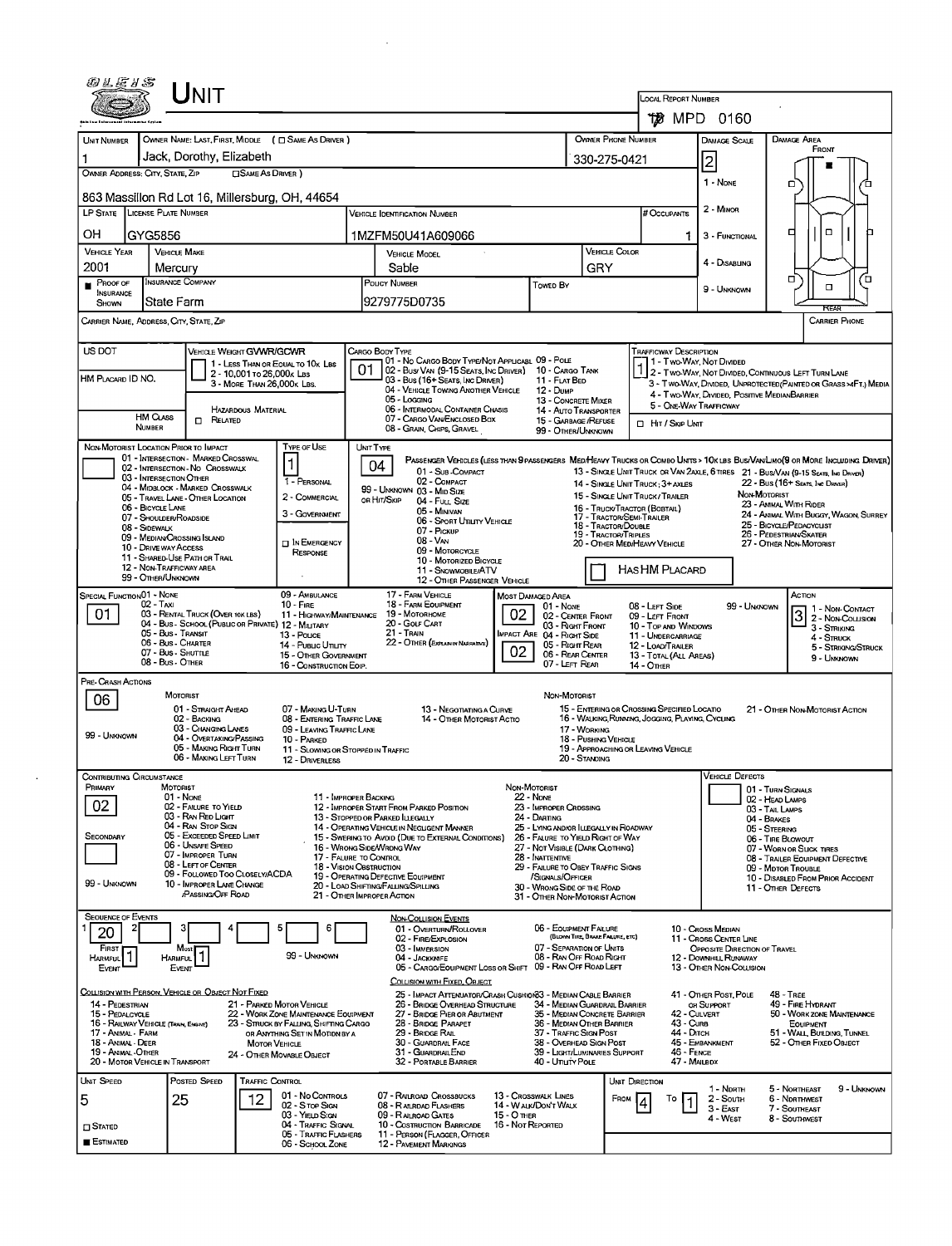|                                                         | LJNIT                                                                                           |                                                                                |                                                                                                                                                 |                                                                       |                                                                                    |                                                                                                                        |                                                                                                                                                                                                   |                                                       |                                                         |                                      |  |
|---------------------------------------------------------|-------------------------------------------------------------------------------------------------|--------------------------------------------------------------------------------|-------------------------------------------------------------------------------------------------------------------------------------------------|-----------------------------------------------------------------------|------------------------------------------------------------------------------------|------------------------------------------------------------------------------------------------------------------------|---------------------------------------------------------------------------------------------------------------------------------------------------------------------------------------------------|-------------------------------------------------------|---------------------------------------------------------|--------------------------------------|--|
|                                                         |                                                                                                 |                                                                                |                                                                                                                                                 | LOCAL REPORT NUMBER                                                   | <b>惨 MPD 0160</b>                                                                  |                                                                                                                        |                                                                                                                                                                                                   |                                                       |                                                         |                                      |  |
| <b>UNIT NUMBER</b>                                      | OWNER NAME: LAST, FIRST, MIDDLE ( C SAME AS DRIVER )                                            |                                                                                |                                                                                                                                                 |                                                                       |                                                                                    | OWNER PHONE NUMBER                                                                                                     |                                                                                                                                                                                                   | Damage Scale                                          | DAMAGE AREA                                             |                                      |  |
| 2                                                       | Trover, Eric, A                                                                                 |                                                                                |                                                                                                                                                 |                                                                       |                                                                                    |                                                                                                                        |                                                                                                                                                                                                   | 2                                                     | FRONT                                                   |                                      |  |
| OWNER ADDRESS: CITY, STATE, ZIP                         | <b>CISAME AS DRIVER</b> )                                                                       |                                                                                |                                                                                                                                                 |                                                                       |                                                                                    |                                                                                                                        |                                                                                                                                                                                                   | 1 - None                                              | □                                                       | о                                    |  |
|                                                         | 8105 TR 574, Holmesville, OH, 44633                                                             |                                                                                |                                                                                                                                                 |                                                                       |                                                                                    | # Occupants                                                                                                            |                                                                                                                                                                                                   | 2 - MINOR                                             |                                                         |                                      |  |
| LP STATE LICENSE PLATE NUMBER                           |                                                                                                 |                                                                                | <b>VEHICLE IDENTIFICATION NUMBER</b>                                                                                                            |                                                                       |                                                                                    |                                                                                                                        |                                                                                                                                                                                                   |                                                       | □                                                       | о                                    |  |
| ΟН<br>DE89SM<br><b>VEHICLE YEAR</b>                     | <b>VEHICLE MAKE</b>                                                                             |                                                                                | 1J4GZ78Y6VC687458<br><b>VEHICLE MODEL</b>                                                                                                       |                                                                       |                                                                                    | <b>VEHICLE COLOR</b>                                                                                                   | 1                                                                                                                                                                                                 | 3 - FUNCTIONAL                                        |                                                         |                                      |  |
| 1997                                                    | Jeep                                                                                            |                                                                                | <b>Grand Cherokee</b>                                                                                                                           |                                                                       | GRY                                                                                |                                                                                                                        |                                                                                                                                                                                                   | 4 - DISABLING                                         |                                                         |                                      |  |
| $P$ ROOF OF<br>INSURANCE                                | <b>INSURANCE COMPANY</b><br>State Farm                                                          |                                                                                | POUCY NUMBER<br>4103235D1235C                                                                                                                   | Toweo By                                                              |                                                                                    |                                                                                                                        |                                                                                                                                                                                                   | 9 - UNKNOWN                                           | о                                                       | Έ<br>o                               |  |
| SHOWN<br>CARRIER NAME, ADDRESS CITY, STATE, ZIP         |                                                                                                 |                                                                                |                                                                                                                                                 |                                                                       |                                                                                    |                                                                                                                        |                                                                                                                                                                                                   |                                                       |                                                         | REA<br>Carrier Phone                 |  |
| US DOT                                                  | <b>VEHICLE WEIGHT GVWR/GCWR</b>                                                                 |                                                                                | Cargo Body Type                                                                                                                                 |                                                                       |                                                                                    | TRAFFICWAY DESCRIPTION                                                                                                 |                                                                                                                                                                                                   |                                                       |                                                         |                                      |  |
|                                                         | 1 - LESS THAN OR EQUAL TO 10K LBS<br>2 - 10,001 то 26,000к Las                                  |                                                                                | 01 - No CARGO BODY TYPE/NOT APPLICABL 09 - POLE<br>02 - Bus/ Van (9-15 Seats, Inc Driver) 10 - Cargo Tank                                       |                                                                       |                                                                                    |                                                                                                                        |                                                                                                                                                                                                   | 1 - Two-Way, Not Divided                              |                                                         |                                      |  |
| HM PLACARO ID NO.                                       | 3 - MORE THAN 26,000 K LBS.                                                                     |                                                                                | 03 - Bus (16+ Seats, Inc Driver)<br>04 - VEHICLE TOWING ANOTHER VEHICLE                                                                         | 11 - Flat Bed<br>$12 - D$ uup                                         |                                                                                    |                                                                                                                        | 2 - Two-Way, Not Divided, Continuous LEFT TURN LANE<br>3 - Two-Way, DIVIDED, UNPROTECTED (PAINTEO OR GRASS >4FT.) MEDIA<br>4 - Two-Way, DIVIDED, POSITIVE MEDIANBARRIER<br>5 - ONE-WAY TRAFFICWAY |                                                       |                                                         |                                      |  |
| <b>HM CLASS</b>                                         | <b>HAZARDOUS MATERIAL</b><br>$\Box$ Related                                                     |                                                                                | 05 - Logging<br>06 - INTERMODAL CONTAINER CHASIS                                                                                                |                                                                       | 13 - CONCRETE MIXER<br>14 - AUTO TRANSPORTER                                       |                                                                                                                        |                                                                                                                                                                                                   |                                                       |                                                         |                                      |  |
| NUMBER                                                  |                                                                                                 |                                                                                | 07 - CARGO VAN ENCLOSED BOX<br>15 - GARBAGE / REFUSE<br><b>LI HIT / SKIP UNIT</b><br>08 - GRAIN, CHIPS, GRAVEL<br>99 - OTHER/UNKNOWN            |                                                                       |                                                                                    |                                                                                                                        |                                                                                                                                                                                                   |                                                       |                                                         |                                      |  |
| NON-MOTORIST LOCATION PRIOR TO IMPACT                   | 01 - INTERSECTION - MARKEO CROSSWAL                                                             | TYPE OF USE                                                                    | UNIT TYPE<br>PASSENGER VEHICLES (LESS THAN 9 PASSENGERS MEDIMEAVY TRUCKS OR COMBO UNITS > 10KLBS BUS/VAV/LIMO(9 OR MORE INCLUDING DRIVER)<br>06 |                                                                       |                                                                                    |                                                                                                                        |                                                                                                                                                                                                   |                                                       |                                                         |                                      |  |
|                                                         | 02 - INTERSECTION - NO CROSSWALK<br>03 - INTERSECTION OTHER<br>04 - MIDBLOCK - MARKEO CROSSWALK | 1 - PERSONAL                                                                   | 01 - Sub-COMPACT<br>02 - COMPACT                                                                                                                |                                                                       |                                                                                    | 13 - SINGLE UNIT TRUCK OR VAN 2AXLE, 6 TIRES 21 - BUS/VAN (9-15 SEATS, INC DRIVER)<br>14 - SINGLE UNIT TRUCK: 3+ AXLES |                                                                                                                                                                                                   |                                                       | 22 - Bus (16+ Seats, Inc Driver)                        |                                      |  |
| 06 - BICYCLE LANE                                       | 05 - TRAVEL LANE - OTHER LOCATION                                                               | 2 - COMMERCIAL                                                                 | 99 - UNKNOWN 03 - MID SIZE<br>OR HIT/SKIP<br>04 - Full Size                                                                                     |                                                                       |                                                                                    | 15 - SINGLE UNIT TRUCK / TRAILER<br>16 - TRUCK/TRACTOR (BOBTAIL)                                                       |                                                                                                                                                                                                   |                                                       | NON-MOTORIST<br>23 - ANIMAL WITH RIDER                  |                                      |  |
| 08 - Sidewalk                                           | 07 - Shoulder/Roadside                                                                          | 3 - GOVERNMENT                                                                 | 05 - MINIVAN<br>06 - Sport Utiuty Vehicle<br>07 - Pickup                                                                                        | 17 - TRACTOR/SEMI-TRAILER<br>18 - Tractor/Double                      | 24 - ANIMAL WITH BUGGY, WAGON, SURREY<br>25 - BICYCLE/PEOACYCLIST                  |                                                                                                                        |                                                                                                                                                                                                   |                                                       |                                                         |                                      |  |
| 10 - DRIVE WAY ACCESS                                   | 09 - MEDIAN/CROSSING ISLAND                                                                     | <b>D IN EMERGENCY</b><br>RESPONSE                                              | 08 - VAN<br>09 - MOTORCYCLE                                                                                                                     | <b>19 - TRACTOR/TRIPLES</b><br>20 - OTHER MED/HEAVY VEHICLE           |                                                                                    |                                                                                                                        | 26 - Pedestrian/Skater<br>27 - OTHER NON-MOTORIST                                                                                                                                                 |                                                       |                                                         |                                      |  |
|                                                         | 11 - SHARED-USE PATH OR TRAIL<br>12 - NON-TRAFFICWAY AREA                                       |                                                                                | 10 - MOTORIZEO BICYCLE<br>11 - SNOWMOBILE/ATV                                                                                                   |                                                                       |                                                                                    | HAS HM PLACARD                                                                                                         |                                                                                                                                                                                                   |                                                       |                                                         |                                      |  |
| 99 - OTHER/UNKNOWN<br>SPECIAL FUNCTION 01 - NONE        |                                                                                                 | 09 - AMBULANCE                                                                 | 12 - OTHER PASSENGER VEHICLE<br>17 - FARM VEHICLE                                                                                               | MOST DAMAGED AREA                                                     |                                                                                    |                                                                                                                        |                                                                                                                                                                                                   |                                                       | Астом                                                   |                                      |  |
| 02 - TAXI<br>01                                         | 03 - RENTAL TRUCK (OVER 10K LBS)                                                                | $10 -$ Fire<br>11 - HIGHWAY/MAINTENANCE                                        | 18 - FARM EQUIPMENT<br>19 - Мотопноме                                                                                                           | 01 - NONE<br>04                                                       | 02 - CENTER FRONT                                                                  | 08 - LEFT SIDE<br>09 - LEFT FRONT                                                                                      |                                                                                                                                                                                                   | 99 - UNKNOWN                                          |                                                         | 1 - Non-Contact<br>2 - Non-Collision |  |
|                                                         | 04 - Bus - SCHOOL (PUBLIC OR PRIVATE) 12 - MILITARY<br>05 - Bus - Transit<br>06 - Bus - Charter | 13 - Pouce                                                                     | 20 - GOLF CART<br>21 - TRAIN<br>22 - OTHER (EXPLAIN NARRATIVE)                                                                                  | <b>IMPACT ARE 04 - RIGHT SIDE</b>                                     | 03 - Right Front                                                                   | 10 - Top and Windows<br>11 - UNDERCARRIAGE                                                                             |                                                                                                                                                                                                   |                                                       |                                                         | 3 - STRIKING<br>4 - STRUCK           |  |
|                                                         | 07 - Bus - SHUTTLE<br>08 - Bus - Other                                                          | 14 - Pusuc Unury<br>15 - OTHER GOVERNMENT<br>16 - CONSTRUCTION EQIP.           |                                                                                                                                                 | 04                                                                    | 05 - Richt Rear<br>06 - REAR CENTER<br>07 - LEFT REAR                              | 12 - LOAD/TRAILER<br>13 - TOTAL (ALL AREAS)<br>14 - Отнев                                                              |                                                                                                                                                                                                   |                                                       |                                                         | 5 - STRIKING/STRUCK<br>9 - UNKNOWN   |  |
| Pre- Crash Actions                                      |                                                                                                 |                                                                                |                                                                                                                                                 |                                                                       |                                                                                    |                                                                                                                        |                                                                                                                                                                                                   |                                                       |                                                         |                                      |  |
| 01                                                      | <b>MOTORIST</b><br>01 - STRAIGHT AHEAD                                                          | 07 - MAKING U-TURN                                                             | 13 - NEGOTIATING A CURVE                                                                                                                        |                                                                       | NON-MOTORIST                                                                       | 15 - ENTERING OR CROSSING SPECIFIED LOCATIO                                                                            |                                                                                                                                                                                                   |                                                       | 21 - OTHER NON-MOTORIST ACTION                          |                                      |  |
| 99 - UNKNOWN                                            | 02 - BACKING<br>03 - CHANGING LANES                                                             | 08 - ENTERING TRAFFIC LANE<br>09 - LEAVING TRAFFIC LANE                        | 14 - OTHER MOTORIST ACTIO                                                                                                                       |                                                                       | 17 - WORKING                                                                       | 16 - WALKING, RUNNING, JOGGING, PLAYING, CYCLING                                                                       |                                                                                                                                                                                                   |                                                       |                                                         |                                      |  |
|                                                         | 04 - OVERTAKING/PASSING<br>05 - MAKING RIGHT TURN<br>06 - MAKING LEFT TURN                      | 10 - PARKED<br>11 - SLOWING OR STOPPED IN TRAFFIC                              |                                                                                                                                                 | 18 - Pushing Vehicle                                                  | 19 - APPROACHING OR LEAVING VEHICLE                                                |                                                                                                                        |                                                                                                                                                                                                   |                                                       |                                                         |                                      |  |
| Contributing Circumstance                               |                                                                                                 | 12 - DRIVERLESS                                                                |                                                                                                                                                 |                                                                       | 20 - Standing                                                                      |                                                                                                                        |                                                                                                                                                                                                   | Vehicle Defects                                       |                                                         |                                      |  |
| PRIMARY                                                 | MOTORIST<br>01 - None                                                                           | 11 - IMPROPER BACKING                                                          |                                                                                                                                                 | NON MOTORIST<br><b>22 - Nove</b><br>23 - IMPROPER CROSSING            |                                                                                    |                                                                                                                        |                                                                                                                                                                                                   |                                                       | 01 - TURN SIGNALS<br>02 - HEAD LAMPS                    |                                      |  |
| 01                                                      | 02 - FAILURE TO YIELD<br>03 - RAN RED LIGHT<br>04 - RAN STOP SIGN                               |                                                                                | 12 - IMPROPER START FROM PARKED POSITION<br>13 - STOPPED OR PARKEO LLEGALLY                                                                     | 25 - LYING AND/OR ILLEGALLY IN ROADWAY                                | 03 - TAIL LAMPS<br>04 - BRAKES                                                     |                                                                                                                        |                                                                                                                                                                                                   |                                                       |                                                         |                                      |  |
| SECONDARY                                               | 05 - Exceeped Speed Limit<br>06 - UNSAFE SPEED                                                  |                                                                                | 14 - OPERATING VEHICLE IN NEGLIGENT MANNER<br>15 - SWERING TO AVOID (DUE TO EXTERNAL CONDITIONS)<br>16 - Wrong Side/Wrong Way                   | 26 - FALURE TO YIELD RIGHT OF WAY<br>27 - NOT VISIBLE (DARK CLOTHING) | 05 - STEERING<br>06 - TIRE BLOWOUT                                                 |                                                                                                                        |                                                                                                                                                                                                   |                                                       |                                                         |                                      |  |
|                                                         | 07 - IMPROPER TURN<br>08 - LEFT OF CENTER                                                       | 17 - FALURE TO CONTROL                                                         | <b>18 - VISION OBSTRUCTION</b>                                                                                                                  | 29 - FAILURE TO OBEY TRAFFIC SIGNS                                    | 07 - WORN OR SLICK TIRES<br>08 - TRAILER EOUIPMENT DEFECTIVE<br>09 - MOTOR TROUBLE |                                                                                                                        |                                                                                                                                                                                                   |                                                       |                                                         |                                      |  |
| 99 - Unknown                                            | 09 - FOLLOWED TOO CLOSELY/ACDA<br>10 - IMPROPER LANE CHANGE<br>PASSING OFF ROAD                 |                                                                                | 19 - OPERATING DEFECTIVE EQUIPMENT<br>20 - LOAD SHIFTING/FALLING/SPILLING                                                                       | /SICNALS/OFFICER<br>30 - WRONG SIDE OF THE ROAD                       |                                                                                    |                                                                                                                        |                                                                                                                                                                                                   |                                                       | 10 - DISABLED FROM PRIOR ACCIDENT<br>11 - OTHER DEFECTS |                                      |  |
| <b>SEQUENCE OF EVENTS</b>                               |                                                                                                 |                                                                                | 21 - OTHER IMPROPER ACTION                                                                                                                      | 31 - OTHER NON-MOTORIST ACTION                                        |                                                                                    |                                                                                                                        |                                                                                                                                                                                                   |                                                       |                                                         |                                      |  |
| 2<br>20                                                 |                                                                                                 | 6                                                                              | <b>NON-COLLISION EVENTS</b><br>01 - Overturn/Rollover<br>02 - FIRE/EXPLOSION                                                                    |                                                                       | <b>06 - EQUIPMENT FAILURE</b><br>(BLOWN TIRE, BRAKE FAILURE, ETC)                  |                                                                                                                        |                                                                                                                                                                                                   | 10 - Cross Median<br>11 - Cross CENTER LINE           |                                                         |                                      |  |
| FIRST<br><b>HARMFUL</b>                                 | Most<br>$\mathbf{1}$<br>HARMFUL                                                                 | 99 - UNKNOWN                                                                   | 03 - IMMERSION<br>04 - JACKKNIFE                                                                                                                |                                                                       | 07 - SEPARATION OF UNITS<br>08 - RAN OFF ROAD RIGHT                                |                                                                                                                        |                                                                                                                                                                                                   | OPPOSITE DIRECTION OF TRAVEL<br>12 - DOWNHILL RUNAWAY |                                                         |                                      |  |
| EVENT                                                   | <b>E</b> vENT                                                                                   |                                                                                | 05 - CARGO/EQUIPMENT LOSS OR SHIFT 09 - RAN OFF ROAD LEFT<br>COLLISION WITH FIXED, OBJECT                                                       |                                                                       |                                                                                    |                                                                                                                        |                                                                                                                                                                                                   | 13 - OTHER NON-COLLISION                              |                                                         |                                      |  |
| 14 - PEDESTRIAN                                         | COLLISION WITH PERSON, VEHICLE OR OBJECT NOT FIXED                                              | 21 - PARKED MOTOR VEHICLE                                                      | 25 - IMPACT ATTENUATOR/CRASH CUSHION33 - MEDIAN CABLE BARRIER<br>26 - BRIDGE OVERHEAD STRUCTURE                                                 |                                                                       | 34 - MEDIAN GUARDRAIL BARRIER                                                      |                                                                                                                        |                                                                                                                                                                                                   | 41 - OTHER POST, POLE<br>OR SUPPORT                   | <b>48 - TREE</b><br>49 - FIRE HYDRANT                   |                                      |  |
| 15 - PEDALCYCLE<br>16 - RAILWAY VEHICLE (TRAIN, ENGINE) |                                                                                                 | 22 - WORK ZONE MAINTENANCE EQUIPMENT<br>23 - STRUCK BY FALLING, SHIFTING CARGO | 27 - BRIDGE PIER OR ABUTMENT<br>28 - BRIDGE PARAPET                                                                                             |                                                                       | 35 - MEDIAN CONCRETE BARRIER<br>36 - MEDIAN OTHER BARRIER                          |                                                                                                                        | 42 - CULVERT<br>43 - Cuns                                                                                                                                                                         |                                                       | 50 - WORK ZONE MAINTENANCE<br>EOUIPMENT                 |                                      |  |
| 17 - Animal - Farm<br>18 - Animal - Deer                | <b>MOTOR VEHICLE</b>                                                                            | OR ANYTHING SET IN MOTION BY A                                                 | 29 - BRIDGE RAIL<br>30 - GUARDRAIL FACE                                                                                                         |                                                                       | 37 - TRAFFIC SIGN POST<br>38 - OVERHEAD SIGN POST                                  |                                                                                                                        | 44 - Олтсн                                                                                                                                                                                        | 45 EMBANKMENT                                         | 51 - WALL BUILDING, TUNNEL<br>52 - OTHER FIXED OBJECT   |                                      |  |
| 19 - ANIMAL - OTHER<br>20 - MOTOR VEHICLE IN TRANSPORT  |                                                                                                 | 24 - OTHER MOVABLE OBJECT                                                      | 31 - GUARDRAILEND<br>32 - PORTABLE BARRIER                                                                                                      |                                                                       | 39 - LIGHT/LUMINARIES SUPPORT<br>40 - Unury Pole                                   |                                                                                                                        | 46 - FENCE<br>47 - MAILBOX                                                                                                                                                                        |                                                       |                                                         |                                      |  |
| UNIT SPEED                                              | POSTED SPEED<br><b>TRAFFIC CONTROL</b>                                                          | 01 - No Controls                                                               | 07 - RAILROAD CROSSBUCKS                                                                                                                        | 13 - Crosswalk Lines                                                  |                                                                                    | UNIT DIRECTION                                                                                                         |                                                                                                                                                                                                   | 1 - North                                             | 5 - NORTHEAST                                           | 9 - UNKNOWN                          |  |
| 20                                                      | 25<br>12                                                                                        | 02 - Stop Sign<br>03 - YIELD SIGN                                              | 08 - RAILROAD FLASHERS<br>09 - RAILROAD GATES                                                                                                   | 14 - WALK/DON'T WALK<br><b>15 - OTHER</b>                             |                                                                                    | FROM                                                                                                                   | То<br>2                                                                                                                                                                                           | 2 - South<br>3 - East<br>4 - West                     | 6 - NORTHWEST<br>7 - SOUTHEAST<br>8 - Southwest         |                                      |  |
| $\square$ Stated<br><b>E</b> ESTIMATED                  |                                                                                                 | 04 - TRAFFIC SIGNAL<br>05 - TRAFFIC FLASHERS                                   | 10 - Costruction Barricade<br>11 - PERSON (FLAGGER, OFFICER                                                                                     | 16 - Not Reported                                                     |                                                                                    |                                                                                                                        |                                                                                                                                                                                                   |                                                       |                                                         |                                      |  |
|                                                         |                                                                                                 | 06 - SCHOOL ZONE                                                               | <b>12 - PAVEMENT MARKINGS</b>                                                                                                                   |                                                                       |                                                                                    |                                                                                                                        |                                                                                                                                                                                                   |                                                       |                                                         |                                      |  |

 $\mathcal{L}^{\text{max}}_{\text{max}}$  , where  $\mathcal{L}^{\text{max}}_{\text{max}}$ 

 $\Delta \phi$